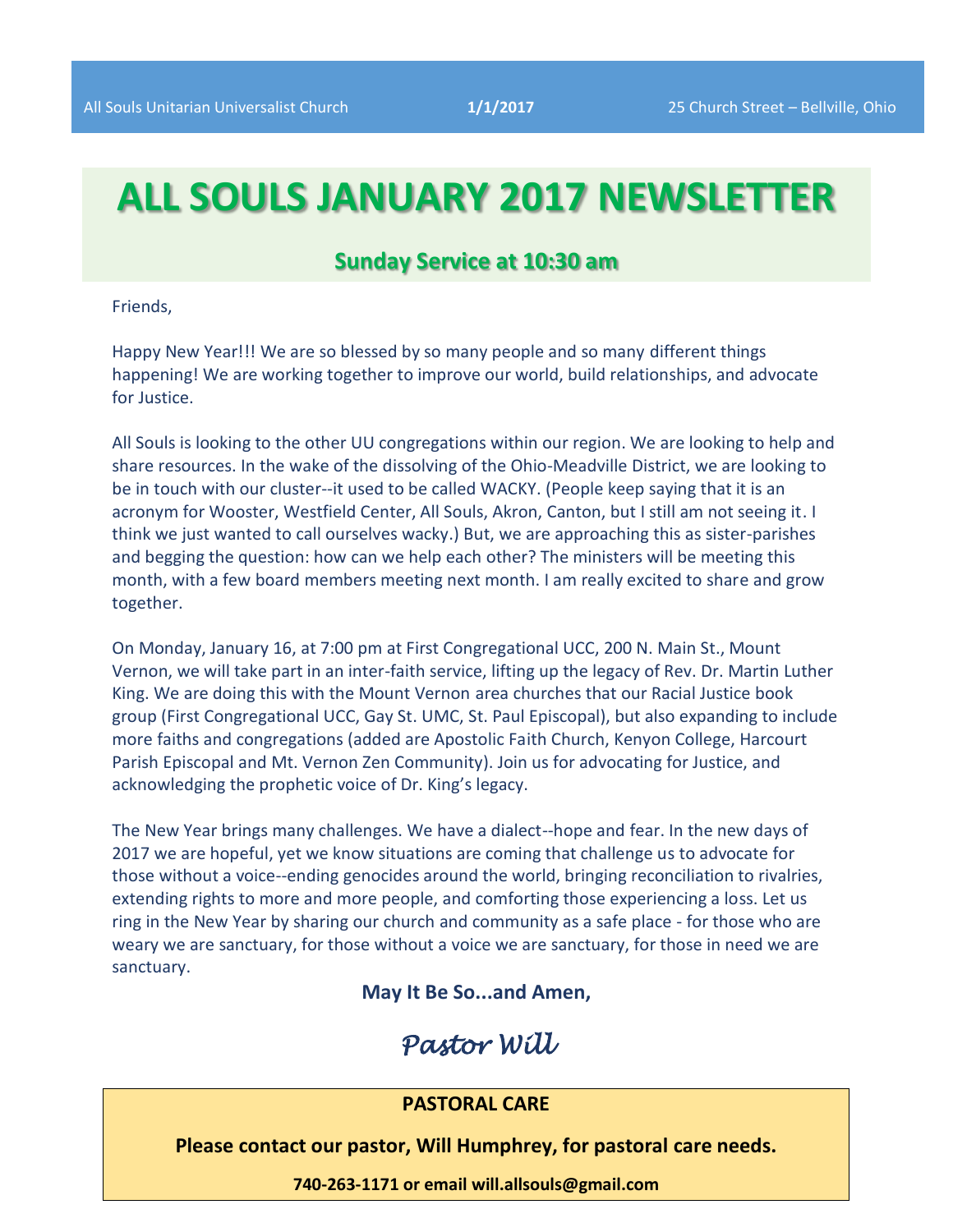# *MESSAGES FROM THE BOARD*



#### **...from Art O'Leary - Social Justice/Social Action Trustee**

Holiday greetings to all. The response to the request for information about volunteer activities was overwhelming! Lots of us are involved in a great variety of activities and projects. Everything from vital church functions to animal rescue to tutoring programs to veteran's service to social services to homeschooling to a variety of nature/conservation projects to the NAACP to church fund raisers to listening to Glenn! Many folks reported "lots" or "many" or all year; so I guess any kind of quantitative report isn't possible. Silly me! But having a number is overrated anyway, and all your efforts are valuable in ways that can't be counted.

I want to make racial justice a principal theme for 2017. The MLK Day service will be in Mt. Vernon at the First Congregational UCC at 7:00 pm on Monday, January 16.

The NAACP monthly meeting is the second Monday of each month at 6:00 pm, but the location is uncertain; I'll let you know. I'm planning to return to Mt. Calvary Baptist Church on Sunday, January 22, at 10:30 am. More on this as plans develop. The church is located on North Main St. in Mansfield.

The next meeting of our Racial Justice Team will be Wednesday, January 4, at 6:00 pm at All Souls.

I visited the Mosque on December 16, but I'm not sure I'll make it in January. The snow and ice make it very scary for those of us with mobility issues, since the sidewalk is quite steep.

I wish everyone a safe and joyous Holiday Season!

#### **Peace on Earth and Good Will to All,**

 *Art*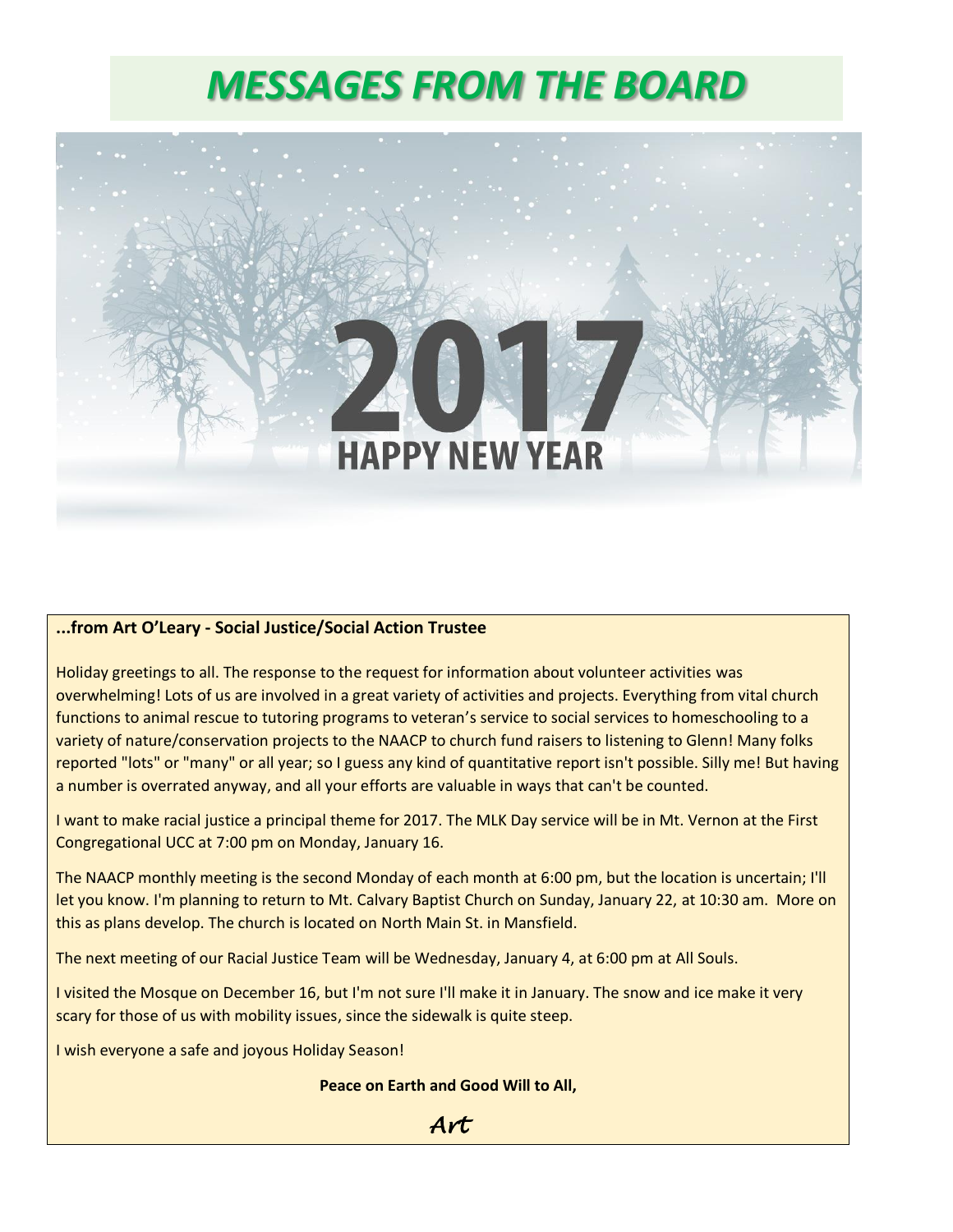| <b>NOV. TREASURER'S REPORT</b>       | <b>Average</b><br><b>Attendance: 51</b> |           |
|--------------------------------------|-----------------------------------------|-----------|
|                                      | <b>NOVEMBER</b>                         | $Y-T-D$   |
| <b>INCOME</b>                        |                                         |           |
| <b>Pledges</b>                       | 2,068.00                                | 13,000.00 |
| <b>Offerings</b>                     | 310.00                                  | 1,707.90  |
| <b>Kenya Coin Collection</b>         | 82.25                                   | 377.64    |
| <b>Rummage Sale</b>                  | 731.86                                  | 897.89    |
| <b>Recycle</b>                       | .00                                     | 78.61     |
| <b>Rental Income</b>                 | .00                                     | 200.00    |
| <b>Fundraising Expenses Account</b>  | 0.00                                    | 0.00      |
| <b>Sanctuary Renovation Fund</b>     | 469.00                                  | 1,876.68  |
| <b>Minister's Discretionary Fund</b> | .00                                     | 100.00    |
| <b>Other</b>                         | .14                                     | 1,494.64  |
| <b>TOTAL</b>                         | $3,661.25*$                             | 19,733.36 |
| <b>EXPENSES</b>                      | 2,706.91**                              | 15,546.87 |
| <b>DIFFERENCE</b>                    | 954.34                                  | 4,186.49  |

**\*A monthly income of \$3,759.46 is required in order to meet annual expenses of \$45,113.50.**

**\*\*Expenses Other than "Usual": Install New Toilet - \$75.00 New Stove Burner - \$36.64**

**CURRENT BALANCES Sanctuary Renovation Fund - \$6,345.22 November Bazaar Profit - \$871.86**

## **NOV. PLEDGE REPORT**

| <b>Total Units</b>     | 32              |           |
|------------------------|-----------------|-----------|
| <b>Total Pledges</b>   | 26              |           |
|                        | <b>NOVEMBER</b> | $Y-T-D$   |
| <b>Amount Pledged</b>  | 2,059.00        | 13,433.00 |
| <b>Amount Received</b> | 2,068.00        | 13,400.00 |
| <b>VARIANCE</b>        | 9.00            | $-33.00$  |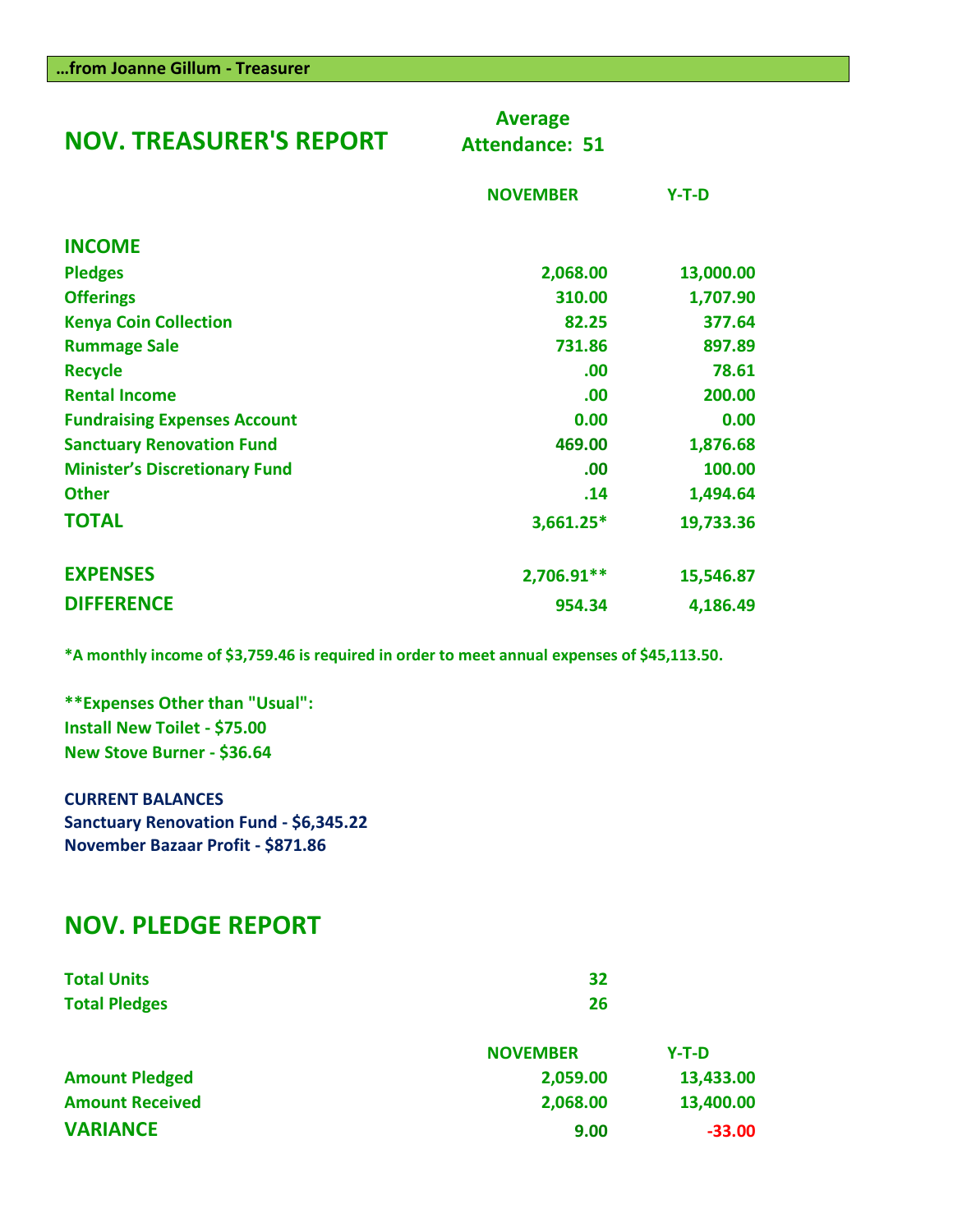#### **...from Renee Maginniss - Secretary**

#### **REMEMBERING OUR CHOICES... because as UUs, we have a great deal of them.**

Our responsibilities as a member of a greater society that is especially challenged right now - these can be daunting. As I finalize a newsletter subject, we are fully entrenched in the many holidays and celebrations of December. I have grown confused about what my beliefs are or what they should be now. Something has shifted, and I find myself looking on the side of fear too often.

On November 9, I read the blog of a friend, Claudia Cummins, who is a very wise and articulate person. It was about grieving, and I have referred back to it to read over often in these last six weeks. Another blog entry, "Choosing Love", came on November 11. Her heartfelt words overflow with hope and optimism, and she is open to sharing her words and website. The first two paragraphs of it couldn't be a better reminder for the New Year 2017.



"Here's a proposition to offer you on this beautiful new day: In any given moment, we have a choice about how we respond to the world around us. We can live out of love or we can act out of fear. We can anchor our response to the happenings around us in tenderness and optimism, or we can live in a more hollow and grasping place of negativity and anger."

"If our intention is to add a healing helping of love to the world, the answer is obvious: We need to ally ourselves with the forces that hold all of us up rather than smack us down. We need to keep close to kindness and tenderness and patience and care. We need to climb out of our small-mindedness and into a sense of greater community with the world around us. We need to stay rooted in our deepest loves, and we need to act in love on behalf of everyone around us."

See more of her words: [http://www.claudiacummins.com](http://www.claudiacummins.com/)

#### **Happy New Year...and See You at Church on Sunday!**

#### **…from Jay Gilbert - Vice President**

Following considerable dispute, our Church Board passed this resolution at our December meeting: All Souls Church of Bellville prohibits any reference to candidates, politicians or past-politicians in our sanctuary and in our monthly newsletter. This includes wearing any badge representing a candidate or any analysis (either positive or negative) of a candidate, politician or a political issue.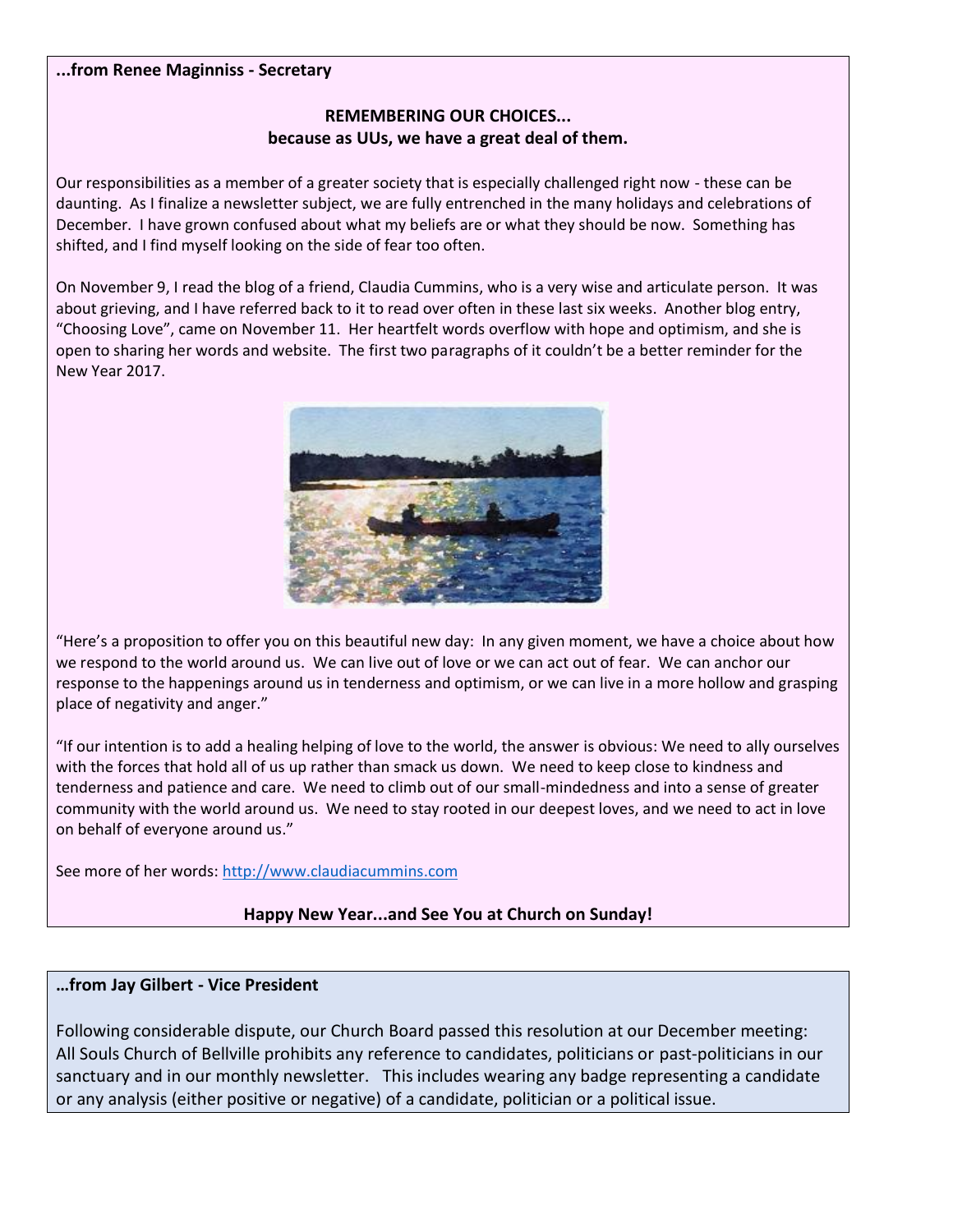#### **...from Liz Hansen - Religious Education Trustee**

#### **YOUTH RELIGIOUS EDUCATION**



We are almost finished with the UU curriculum on rainforests called *Celebrating Rainforests.*

*Celebrating Rainforests* is an exploration of rainforests and a look at our 7th principle, which in language more suited to our youth reads, "We believe in caring for our planet Earth, the home we share with all living things." This 10 session class has been very FUN! To wrap up this class, the entire congregation is invited to a Rainforest Party on Sunday, January 15. The Rainforest Celebration will start during service with a rainforest animal parade, song and some fact sharing by the kids and continue downstairs with foods from the rainforest! We hope you'll be able to join us!

#### **ADULT RELIGIOUS EDUCATION**



We've had a few very fun video belly dance classes, but attendance has been variable. So, from here on out, we'll decide week to week if we are interested in having a class after service. In case Liz Hansen isn't around, the TV & plenty of DVD dance classes are in the kid's corner of the Fellowship hall.

Starting Sunday, January 8 at 9:00 am, Joan Richmond will be facilitating "From Age-ing to Sage-ing" by Zalman Schachter-Shalomi and Ronald Miller. The authors introduce the concept of "eldering", or mentoring, each other. They contend that we are at the cutting edge of the next stage in our evolution and that elders will bring us into this more compassionate, intuitive, and caring era. There are a few copies left on the bookshelf at the bottom of the stairs. If we need more, please let Liz Hansen know. This class will run every Sunday through March, except the third Sunday of each month due to the board meeting. Joan has asked that you read the first chapter before your first meeting.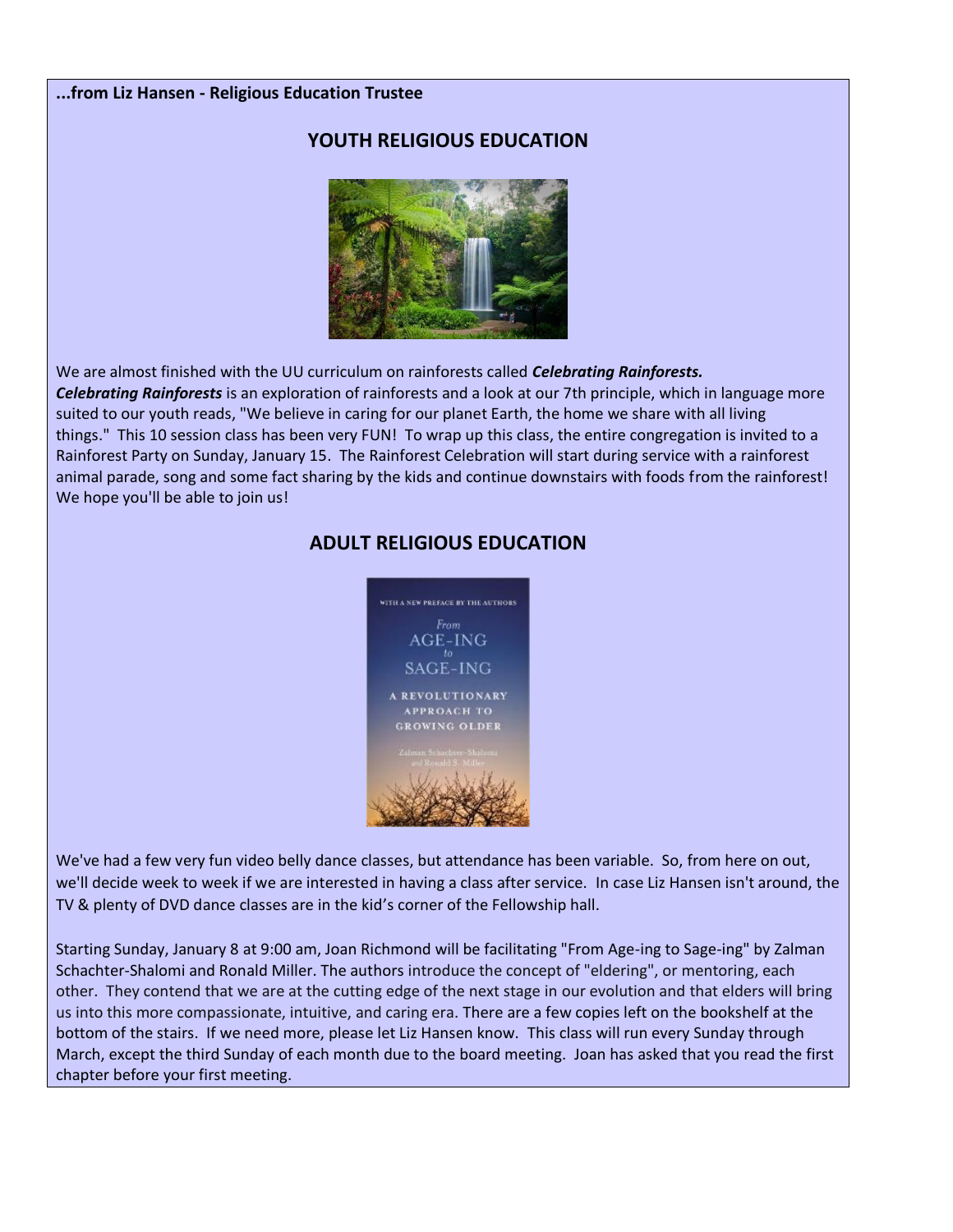#### **...from Chuck Rhodes - Building & Maintenance Trustee**

A list of maintenance projects was distributed to the Board for their review and prioritization. The results have been tabulated and grouped by like categories. The report was presented to the Board for their review. The following is a summary of the report.

#### 1. **Restoration/Renovate the Sanctuary**

- a) patch all ceiling/wall cracks
- b) make needed repairs to walls
- c) paint interior of sanctuary
- d) refinish woodwork where needed in vestibule and sanctuary
- e) replace pew cushions

#### 2. **Repair and Maintenance Items: to prevent further deterioration of the church and equipment**

- a) replace 3 basement windows
- b) replace dehumidifier/ HTC lines and tubing
- c) repair/replace bell pulley (if needed)
- d) rewire sanctuary light fixtures LED lights

#### 3. **Items to Improve Appearance**

- a) repair wall and ceiling in fellowship hall
- b) install acoustical tile in fellowship hall
- c) paint hall
- d) change florescent bulbs to LED
- e) new 8 ft. tables for fellowship hall

#### 4. **Install a Folding and Portable Partition in the Fellowship Hall**

#### 5. **Green Projects**

- a) convert all lights to LED
- b) install solar power

Thanks to Morley Smith, who took all the information and arranged it in a comprehensive format. Again, thanks to Marjorie and Morley Smith and the many volunteers who made the sun catchers, as well as Irene Gilbert and her fused glass jewelry. The sales of these items will allow us to complete the restoration projects of the sanctuary in time for the 125<sup>th</sup> anniversary of the church building.

#### **Ryan Walling from Third Sun Solar will present the proposed solar energy plan for All Souls UU Church on Sunday, February 5 at 12:30 pm. Mark your calendars, and bring your questions.**

The other projects will require sponsorship from individuals or families, grants or a "Capital Campaign". As always volunteers will be needed to complete several of these projects. It looks like 2017 is going to be a very busy year.

The church looked beautiful for the holidays. Thank you to the Kilgores.

#### **HAPPY NEW YEAR!**

#### **...from Bruce Kilgore – Fellowship Trustee**

Happy New Year! Our first carry-in potluck will be Sunday, January 29 for a brunch. A sign up list will be circulated in church.Thank you to all who signed up for coffee hour in 2016!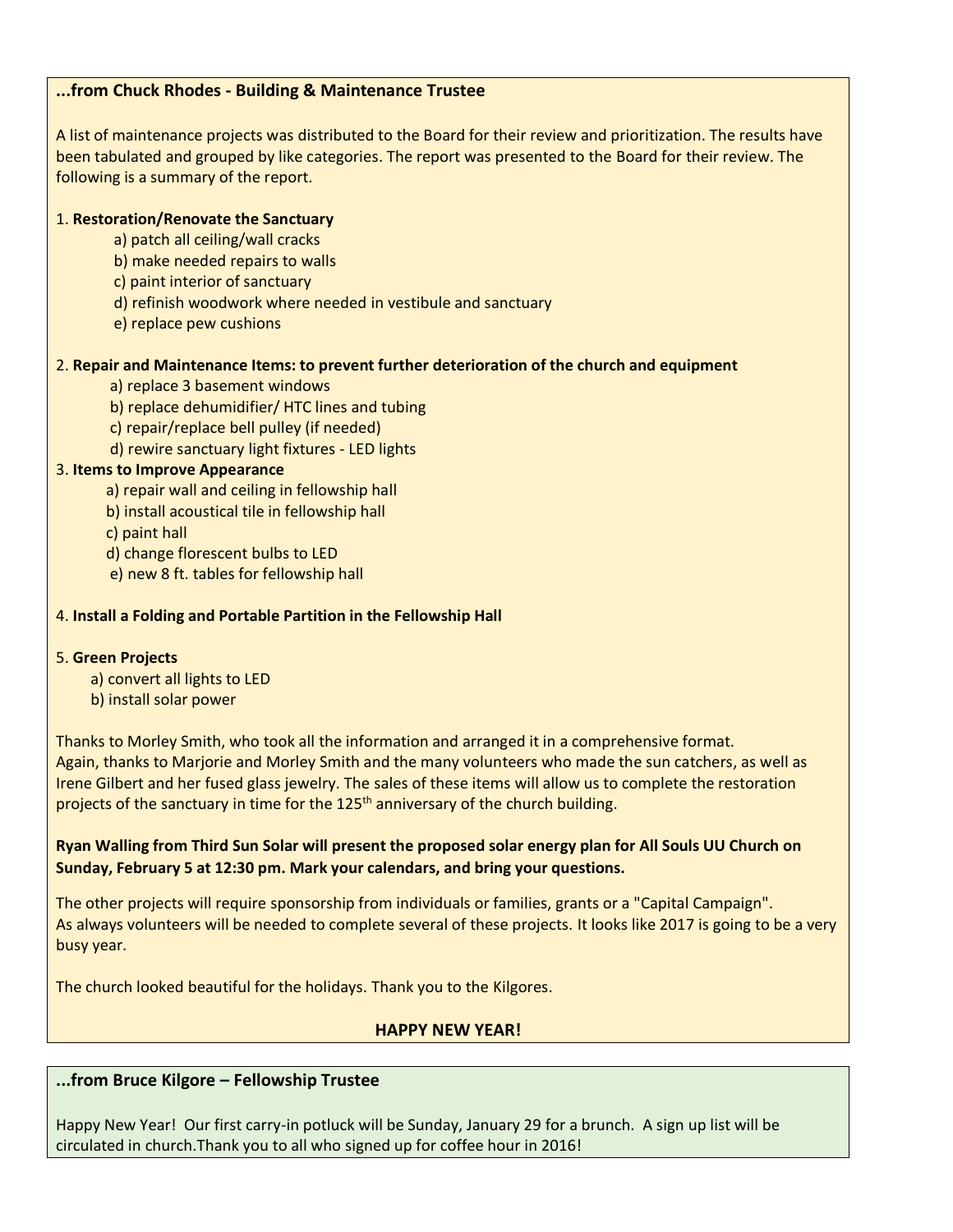#### **...from Brian More – Pulpit & Worship Trustee**

#### **Greetings from the Pulpit Chair**

#### **Happy New Year!!!**

I'm guessing, if you are reading this, it is nearly or already 2017. In which case, a Happy New Year is in order. I would like to wish everyone peace, health, happiness and prosperity in the New Year. And my wish is that everyone tries to make coming to All Souls a regular Sunday ritual in 2017. As you already know, we are a one of a kind special place to be. In a world full of dogma and fundamental religions, we tend to be the road less traveled. "And that has made all the difference."

As the Chairman of the Pulpit and Worship Committee, I spend many hours organizing the speakers that help make All Souls a special place to be. Organizing Titles, Topics, Bios, Leaders, Honorarium and Scheduling is a big job. Finding speakers that embrace our Seven Principles and the living tradition we all share, as well as embracing social and environmental justice.

Many others contribute much to making All Souls special and functional. Take the time at the start of the New Year to say hello and thank you to the following for all that they do. Our President- Ann Kilgore, Vice President - Jay Gilbert. Our Secretary -Irene Maginniss and Treasurer- Joanne Gillum. Also, our Trustees, Kristy Mandeville-Finance, Liz Hansen- Religious Education, Bruce Kilgore- Fellowship, Chuck Rhodes- Building & Maintenance, Art O'Leary -Social Action, Karen Gotter -Pastoral Care, and Melanie Seaman- Media, Advertising and Growth. All of the above people have dedicated much time and service to the church. Also, we are very grateful to have Will Humphrey as our Pastor and Shelley Mauk as our Administrative Coordinator. And the only thing that all of the above mentioned ask for in return is for you, the members, the guests and friends of All Souls is to show up and support the church. All the world is indeed a stage, and the audience is just as important as the performers and the people working behind the scenes to make the magic happen. Looking forward to seeing everyone on Sunday!

## **JANUARY PULPIT SCHEDULE**

#### **Sunday, January 1 - New Year's Day**

**Speaker**: Pastor William Humphrey **Title**: New Year's Day Resolutions and Revolutions **Topic:** A dialogue on goal setting and helping to be the change sought in the world.

**Leader**: Joan Richmond **Music**: Trio Alla Breve

### **Sunday, January 8**

**Speaker**: Rev. Karen Bruno **Title:** Finding God: Tales from a Hospice Chaplain **Topic**: My spiritual journey has taken me in and out of the church, and in and out of belief in God. But being a Hospice Chaplain always brings me back to both. Can belief in God be held with modern thought? It can if you spend a lot of time sitting at death beds.

**Leader**: Teasha Sargent **Music**: Ayesha Manley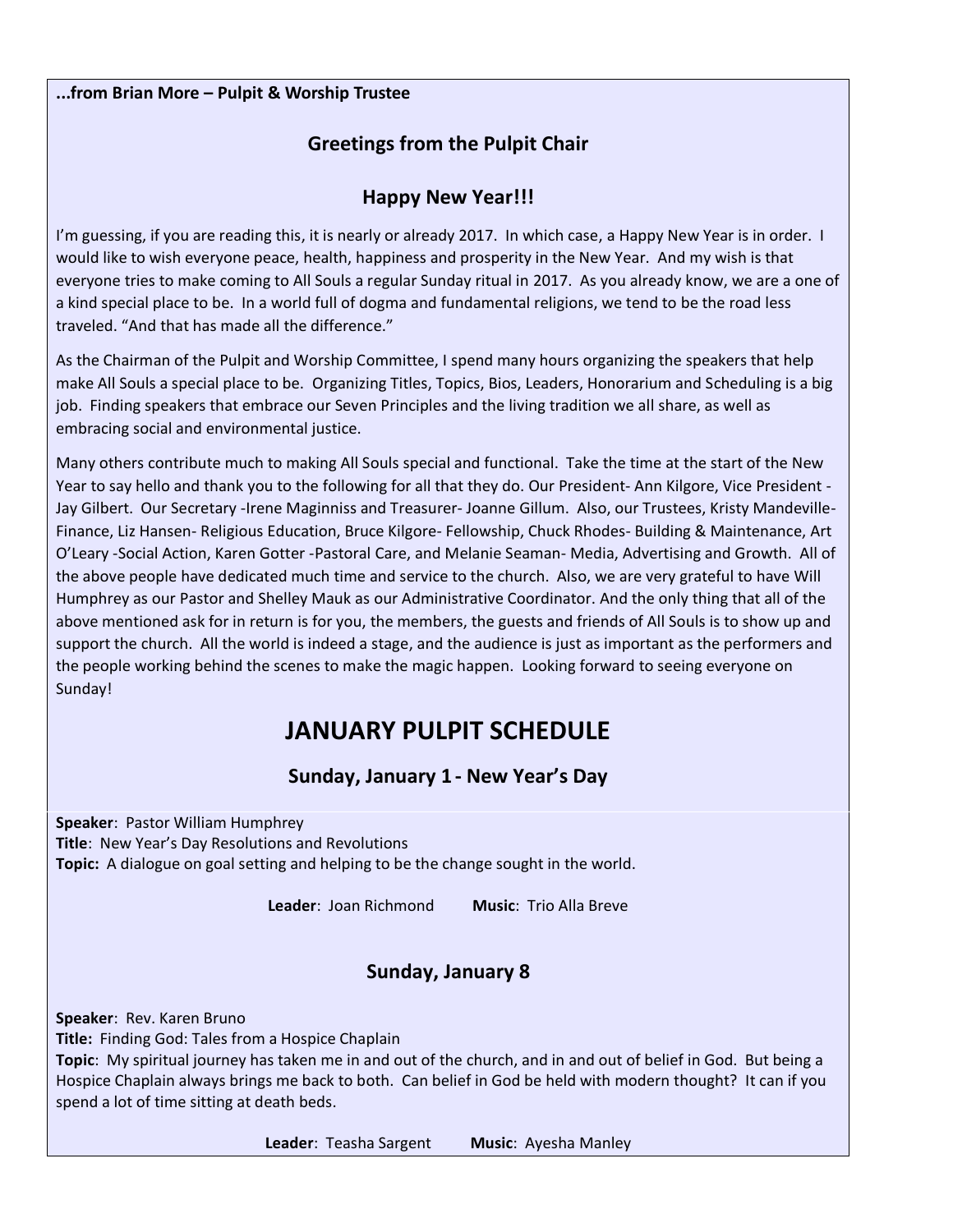**...Pulpit & Worship cont. Sunday, January 15 Speaker**: Sensei Dean Williams **Title**: Preparing for the Path that Lies Ahead **Topic**: Sensei Dean Williams will be setting forth the Four Immeasurables of Buddhism (Loving-Kindness, Sympathetic Joy, Compassion, and Equanimity) and Martin Luther King, Jr.'s teachings on love as resources to guide us on January 20 and beyond. **Leader**: Glenn Myers **Music**: Trio Alla Breve **Youth RE Rainforest Celebration Monday January 16 Dr. Martin Luther King, Jr. Day Sunday, January 22 Speaker**: Ron Boyd **Title:** The Challenge of Being Green **Topic:** An interactive sermon where we reflect upon the impact our lives have on the planet, what we have lost, and what we need to do to regain it. **Leader:** Brian Moore **Music**: Ayesha Manley **Sunday, January 29 Kenya Coin Collection Potluck Brunch Speaker**: Pastor William Humphrey **Title**: Standing on the Side of Love via Racial Justice **Topic**: Inspired by the Prophet Micah "to do justice, and to love kindness, and to walk humbly with your God", how can we walk humbly toward peace, understanding and equality? **Leader**: Reed Richmond **Music**: Trio Alla Breve **Peace, Love and Namaste to All Souls**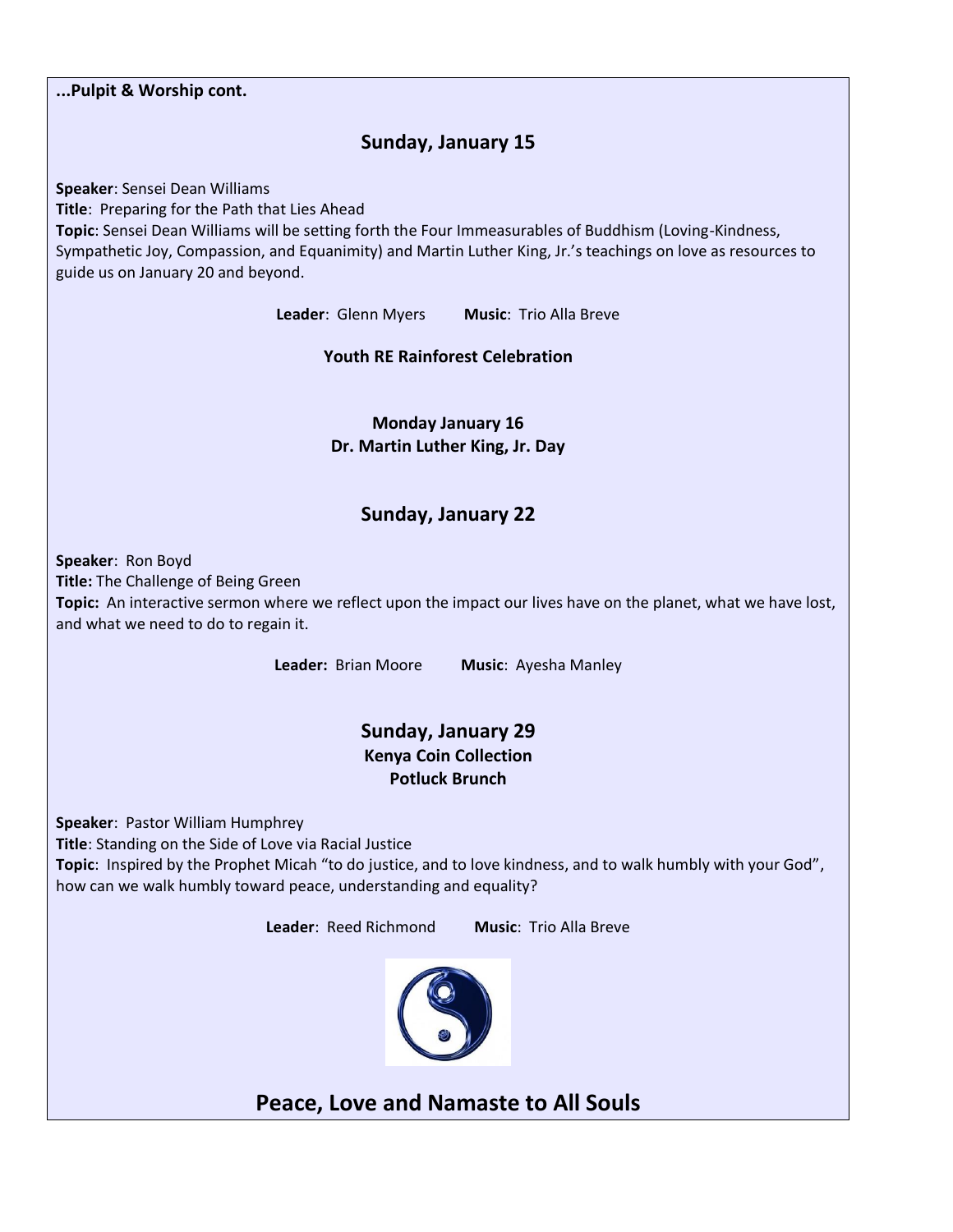# **How Does** Dr. Martin Luther King Jr.'s Legacy

# Offer Hope Today?

Join us for this inspirational multi-faith community service at 200 N Main Street on Monday January 16 at 7pm as we lift up and honor Dr. King and the promise his legacy offers for our future and the future of our children.

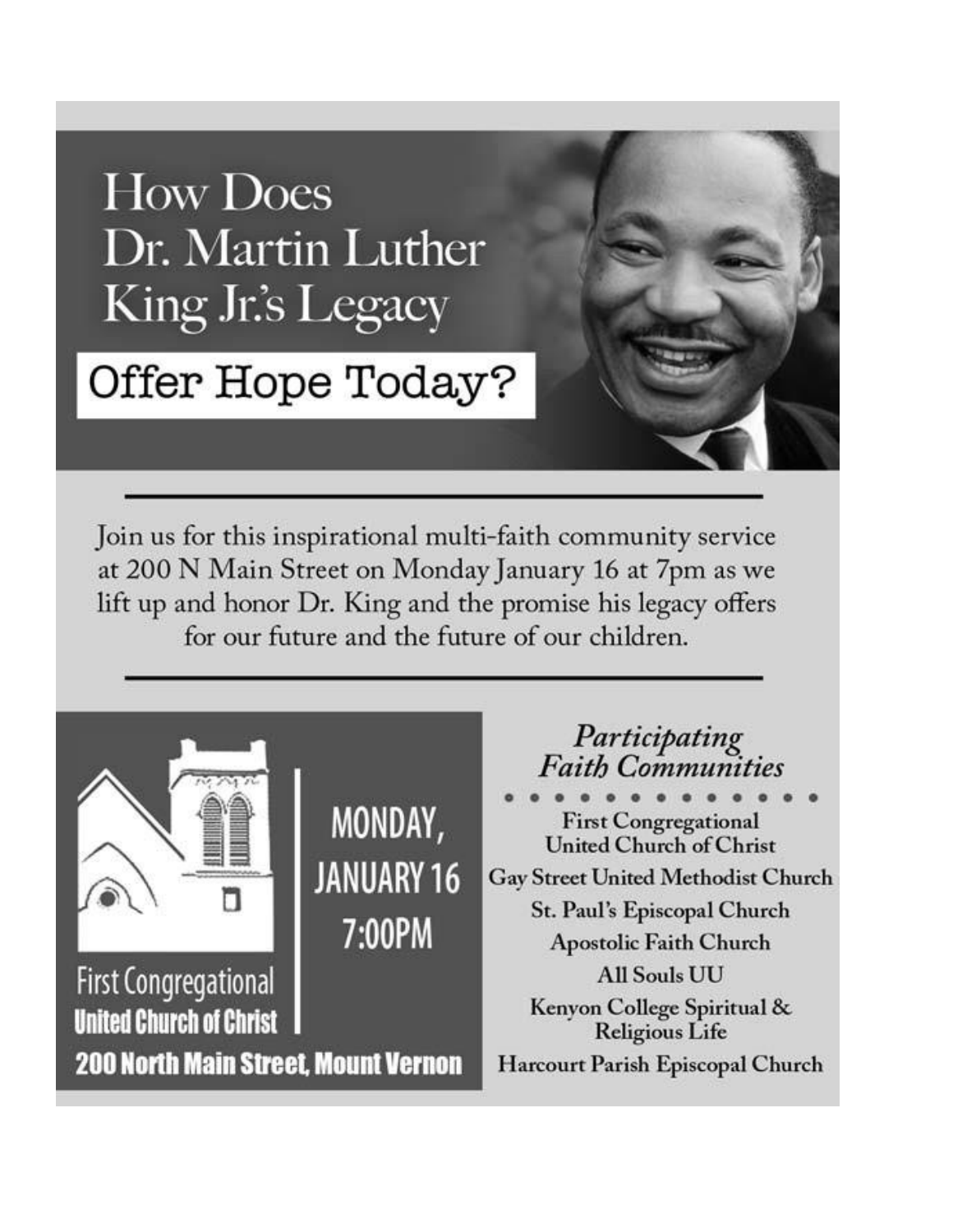### **Living Lotus Zen Sangha January Schedule**

#### **BOOK STUDY DISCUSSION**

**Monday, January 9: 6:00 pm - 7:00 pm Relax, It's Just Coffee - 105 N. Main St., Mansfield, OH**



All are invited for coffee and informal discussion over a case in this Zen book. Look for others with books!

#### **BOOKS**

**"The Gateless Barrier"** Transl. by Robert Aitken Roshi ISBN# 0865474427 North Point Press (1991) **"The Hidden Lamp"** Edited by Florence Caplow & Susan Moon ISBN# 9780861716593 Wisdom Publications (2013)

**Suggested Selections to Have Read Before Discussion:**

#### **"THE GATELESS BARRIER: Reading: Case #19**  *NANSEN'S ORDINARY MIND*

"Joshu asked Nansen, "What is the Way?" Nansen answered, "Your ordinary mind--that is the Way." Joshu said, "Can it be grasped (for study)?" Nansen replied, "The more you pursue, the more does it slip away." Joshu asked once more, "How can you know it is the Way?" Nansen responded, "The Way does not belong to knowledge, nor does it belong to non-knowledge. Knowledge is illusion. Non-knowledge is beyond discrimination. When you get to this Way without doubt, you are free like the vastness of space, an unfathomable void, so how can you explain it by yes or no?" Upon hearing this, Joshu was awakened."

#### **"The Hidden Lamp"**  *Manseong's No Cultivation* **(page 30)**

"One day a nun asked Manseong Sunim, 'How do I cultivate the Way of the Buddha?' 'No cultivation,' answered Manseong. The nun persevered: 'How, then, can I obtain release from birth and death?' 'Who chains you to birth and death?' Manseong asked in return.'"

Bring your thoughts, notes, insights and confusions and a friend!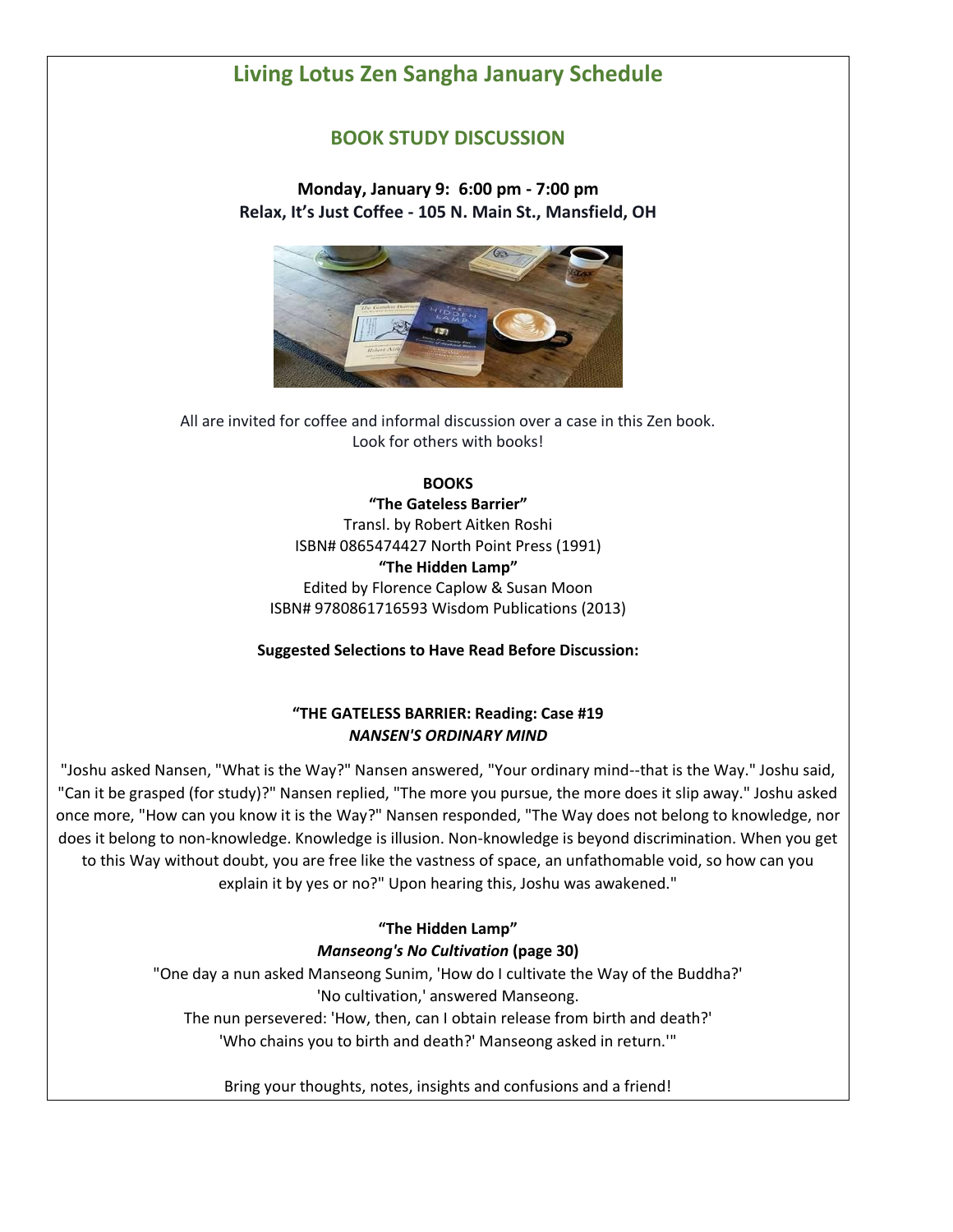#### **LIVING LOTUS ZEN SANGHA SITTING AND SERVICE**

**Monday, January 23: 6:30 pm – 8:00 pm All Souls Unitarian Universalist Church**



Everyone is welcome to practice with us! No previous meditation experience necessary.

The church is opened at 6:00 p.m. Please enter from the side door. We sit upstairs. Loaner meditation cushions (Zafus & Zabutons) are available, as well as pews for those who need to sit.

#### **SCHEDULE**

 6:00pm-6:30pm - Church Opened - Fellowship & Intro to Meditation for Beginners 6:30pm-6:50pm - Zazen (sitting meditation) 6:50pm-7:00pm - Kinhin (walking meditation) 7:00pm-7:20pm - Zazen – (second period of Zazen) 7:20pm-7:30pm - Liturgy - Heart Sutra, Chanting and Prostrations 7:30pm-8:00pm - Sangha Discussion & Business

Brief Beginner's guide to Zazen & Kinhin: [http://global.sotozen-net.or.jp/eng/practice/zazen/howto/index.html](http://l.facebook.com/?u=http%3A%2F%2Fglobal.sotozen-net.or.jp%2Feng%2Fpractice%2Fzazen%2Fhowto%2Findex.html&e=ATOXqawJM1--9N9v8oPw8oyhjopfFmZVyt2JFfRZL-qFiiYq8uBExuSIEUOSpg)

> **In gassho,** Jacqueline Moore